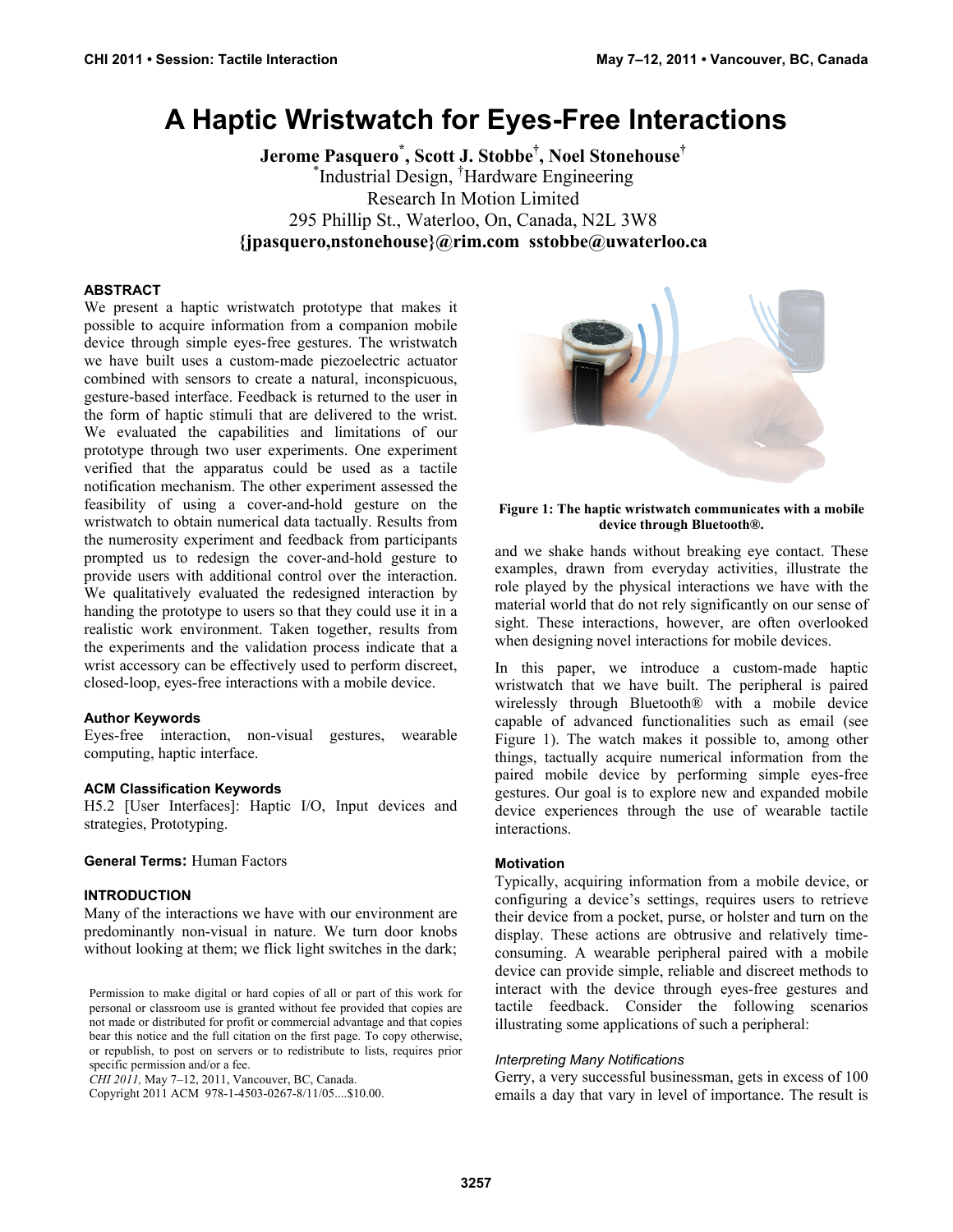that his mobile device, which he has set to notify him of incoming emails tactually, is constantly vibrating to the point that he doesn't really pay attention to it anymore. A wearable peripheral could be configured to add a second layer of tactile notification, informing him only when an incoming e-mail is from a short list of contacts.

## *Changing a Ringing Profile*

Wendy is presenting her research at a meeting when she suddenly realizes that she left her device, configured with a ringing profile, at her seat at the table. She wants to be able to ensure that the device will not disturb the meeting attendees with its notifications, but also does not want to disrupt the meeting by returning to her seat to change her settings. A wearable peripheral would be available to Wendy when the mobile device is not, and if it can respond to subtle tactile input, will allow her to change the profile discretely without interrupting the presentation.

#### *Consulting a Schedule*

Patricia, a real-estate agent, is giving her clients the tour of a property when she starts wondering about her appointment with her next clients. Retrieving her mobile device from her purse to check her calendar would be awkward and may appear rude. If she had a wearable peripheral to provide sophisticated non-visual numerical information, she could use it to determine her schedule without undue effort, and without being too inattentive to her current clients.

## **Wearable Tactile Interactions**

Existing implementations of wearable interactions that make use of tactile feedback can be categorized according to where they fall on a continuum of user control. At one end of the continuum, users passively consume tactile notifications that are delivered to them. They have no control over when and how the stimulation is delivered. This type of interaction is exemplified in the first scenario above and is the subject of most research exploring tactual interactions with a user [2,18,25]. The other end of the continuum is composed of those active interactions that leave users in complete control. The last two scenarios are examples that fit closer to this active end of the continuum.

The device we introduce in this paper can play a range of roles that span over the entire continuum of wearable tactile interactions. However, we focused our efforts on the design of active interactions that provide the user with significant control. Specifically, we designed an interaction that embeds the delivery of the tactile signal within an eyes-free query gesture in order to communicate numerical data. We propose this as an alternative to the current model where users react to notifications. Instead, they actively query a device for relevant numerical information at their convenience, giving them full control. Because passive and reactive notification capabilities are still useful, they are also discussed and validated when appropriate.

## **RELATED WORK**

The recent emergence of miniature sensors that are increasingly affordable and less power-hungry has enabled new ways to interface with mobile technology. Murray-Smith et al. introduced the idea of using a scratch-based gesture to control the basic features of a music player [19]. Their system is capable of distinguishing between scratch gestures, classifying them according to the sounds they generate on different surfaces. The audio is captured by a piezo contact microphone and processed through a digital signal processor. Skinput, a system designed by Harrison et al., also takes advantage of acoustic transmission, but this time through the human body [7]. Blasko and Feiner demonstrated how a pressure-sensor pad made of independent and reconfigurable logical strips could be used to control more than a dozen widget parameters with a single hand [4]. Their system supported interactions with minimum requirement for visual feedback, such as the dynamic resizing of buttons.

The development of more sophisticated sensors also enables the exploration of new eyes-free interaction metaphors. Brown and Williamson designed the Shake2Talk mobile device by which users can create nonvisual messages through simple gestures such as flicking the device or stroking one of its capacitive sensors [5]. The audio-tactile messages are then sent to other Shake2Talk users. Williamson et al. designed a feedback metaphor that simulates the bouncing of balls inside a mobile device, providing messages in the form of audio and vibrotactile stimulation [27]. The clatter of the virtual balls inside the device indicates pertinent contextual information such as remaining battery life.

The wrist is a natural candidate for an anchor region where gestural interactions can take place. Clothing accessories that are worn on the wrist, such as watches, can be easily embedded with electronics to provide input capabilities [6,15,17]. Bauman et al. built a series of electromechanical wristbands of various haptic expressive capabilities to study means to grab a user's attention through touch [1]. Blasko and Feiner proposed the use of a capacitive sensor on a watch with tactile landmarks to indicate a region that supports eye-free stroke interaction [3]. They demonstrated that multi-stroke gestures could be used efficiently to traverse a menu hierarchy. Others have suggested the use of a capacitive bezel or an infrared proximity sensors to recognize hand gestures made over the wrist [1,12,13].

## **DESIGN**

The potential benefits of eyes-free gesture interactions for mobile devices are apparent, but their design remains a challenge. First, the sensors that these interactions require vary greatly in their degrees of precision and repeatability because they must remain inexpensive, small and powerefficient. While the recent market availability of miniature off-the-shelf sensors of all types (e.g., Hall-effect sensors, accelerometers, etc.) has enabled the design of input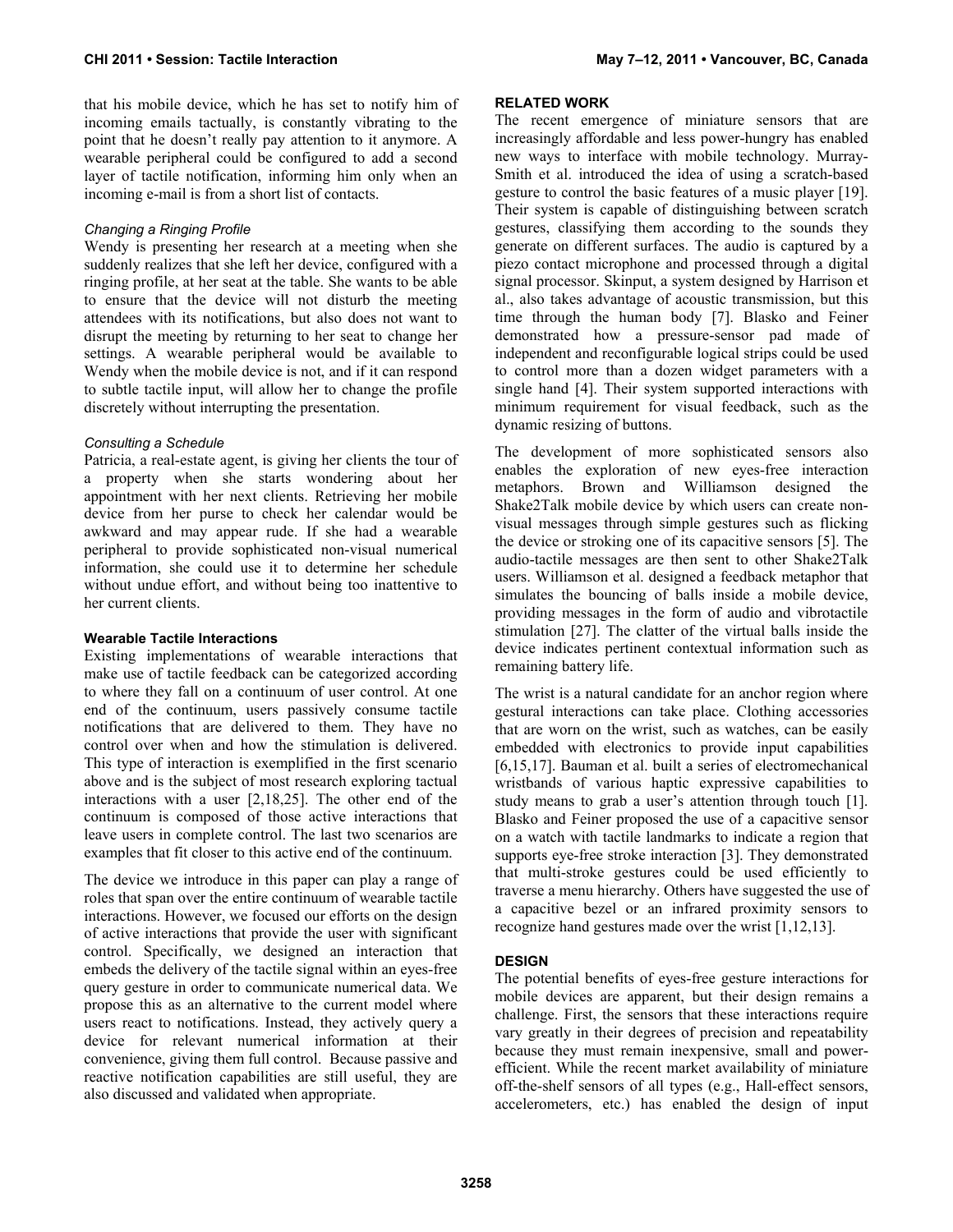interactions that do not require the use of a display, the reliable capture and interpretation of gestural inputs is an issue [11,20,28,29]. Second, technological means for communicating through touch, such as miniature actuators, remain very limited when compared to display technology, mostly due to the fact that tactile stimulation requires miniature moving parts that are complicated to build. Third, designers of eyes-free interactions are confronted with the challenge of developing new means to notify users that the device has properly registered their input gesture. By definition, the feedback that is provided in response to eyes-free interactions cannot take the form of visual information, and therefore it must be delivered either through an audio signal or tactually. Unfortunately, audio feedback can be disruptive in a mobile environment and the sense of touch offers an information channel that is limited in transmission throughput when compared to the visual channel [9]. Finally, the use of wearable eyes-free technology offers potential benefits in terms of convenience and accessibility, but this often comes at the cost of an increased social weight. The responsibility to balance the benefits of a given eyes-free interaction and its social impact falls partially on the designer [26].

#### **Gestures Study**

We chose to design a wristwatch that acts as a proxy interface between users and their mobile device. With a watch that is fastened properly, contact between a tactile actuator located in the watch and the user's skin can be guaranteed at all time, and therefore, tactile communication is possible. Furthermore, the wrist is one of the most accessible body sites for natural gestures and using a wristwatch leaves both hands free. In an effort to explore the best affordances suggested by a wristwatch, we identified, filmed, and classified over 40 different gestures that involved an interaction with a watch.

We limited our exploration to natural gestures that were short (under 5 seconds), spontaneous and not exaggerated in their execution. We then invited a dozen expert users of mobile devices to a brainstorming session during which we introduced the gestures. For each gesture presented, participants were asked to write down a potential function that the gesture could play in communicating non-visually with a mobile device. They were also instructed to ignore technological feasibility. Each gesture collected - a sample of which is shown in Table 1 - fell into one of three main categories according to the function it performs:

- *Reactive* gestures denote actions that are taken in response to an event or notification initiated by the device. Figure 2(a) illustrates covering the face of the watch, which can be used as a reactive gesture to mute a ringing mobile device.
- *Control* gestures are initiated by the user and are typically used to change the state of the mobile device or to adjust a setting. Figure 2(b) shows a user turning

the watch bezel, which can be used as a control motion to set a ringing profile mode.

 *Query* gestures refer to the act of requesting information from the mobile device. For instance, touching and holding the watch face with two fingers, as in Figure  $2(c)$ , can be used as a query gesture to check for the presence of any new unchecked notification, such as an unread text message.

| Gesture                                        | <b>Function</b>                                  | <b>Type</b> | Sensor                 | Feedback                               |
|------------------------------------------------|--------------------------------------------------|-------------|------------------------|----------------------------------------|
| Cover the<br>watch face                        | Mute a phone call                                | Reactive    | Capacitive<br>sensor   | The phone<br>stops vibrating           |
| Turn the<br>watch<br>bezel                     | Set a ringing<br>profile mode                    | Control     | Hall-effect<br>sensors | Haptic<br>confirmation<br>on the watch |
| Swipe a<br>finger over<br>the watch<br>face    | Navigate through<br>a music play list            | Control     | Capacitive<br>sensor   | A new music<br>track starts<br>playing |
| Shake the<br>hand in a<br>dismissive<br>manner | Snooze a calendar<br>reminder<br>notification    | Reactive    | Accelero-<br>meter     | Haptic<br>confirmation<br>on the watch |
| Touch and<br>hold the<br>watch face            | Sense the number<br>of unread emails<br>in inbox | Ouery       | Capacitive<br>sensor   | Haptic<br>confirmation<br>on the watch |

**Table 1: List of most popular gesture/function combinations collected during the gesture study session.** 







**Figure 2: Samples of non-visual gestures that take advantage of the accessibility of a wristwatch.** 

## **Design Objectives**

We set out to design the watch to support eyes-free user interactions such as the one collected during the gesture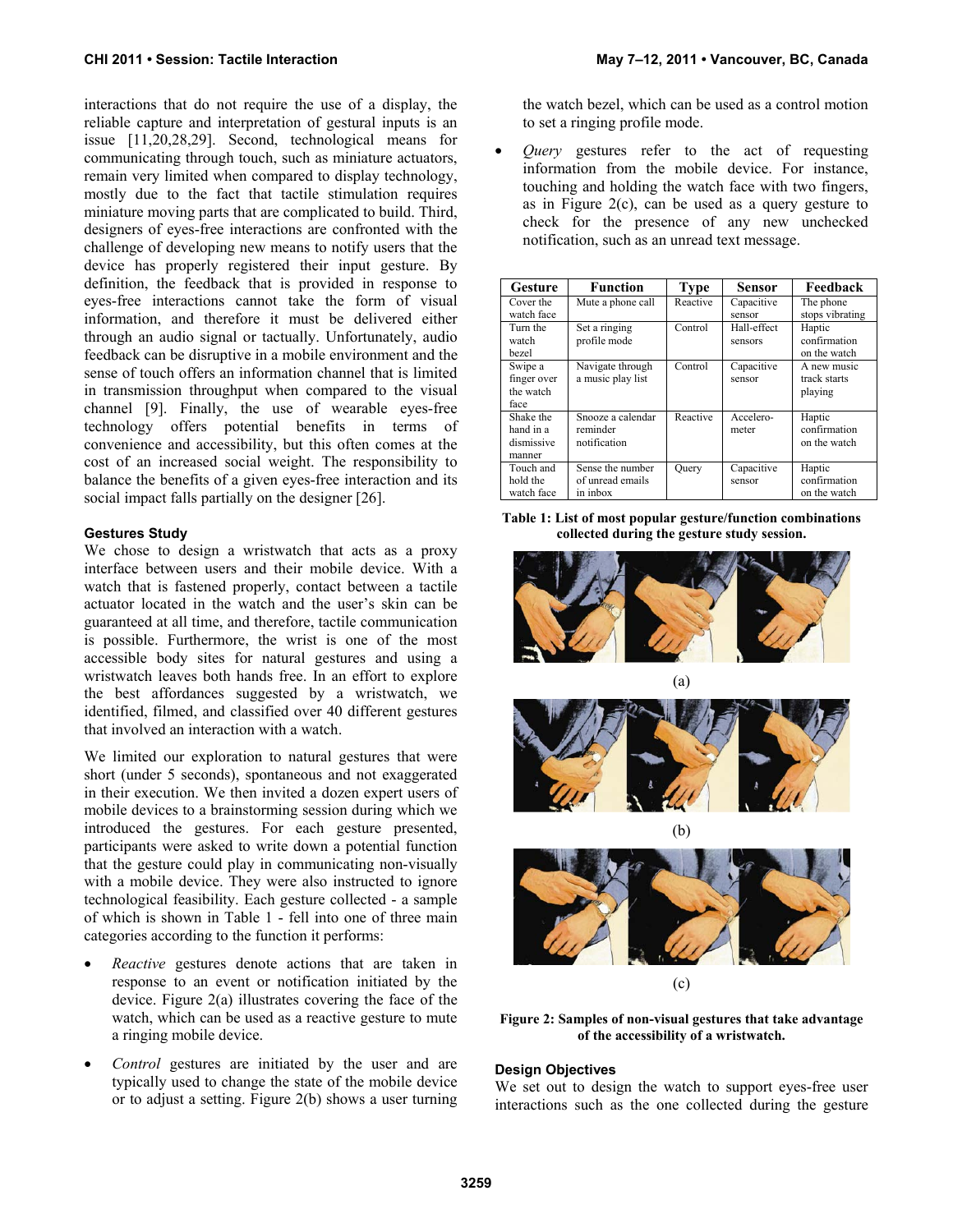study. While the end goal was to develop tactile sensations in response to a deliberate action from users, we did not want to lose the functionality of being able to grab users' attention with tactile feedback. To meet these requirements, the watch needed to be capable of generating at least two types of perceptually different tactile sensations: a rich and pleasant sensation used for communicating data and an intrusive easily detectable tactile notification signal.

## **HARDWARE**

We built a wireless watch capable of providing rich haptic feedback on the wrist in a limited volume, according to the requirements listed above. The resulting prototype is a 14 mm-thick watch that bears a 40-mm-diameter round face (see Figure 3). The face of the watch supports capacitive sensing and its back holds a custom-made piezoelectric transducer that is used for the generation of the tactile stimulation. The prototype also embodies a force sensor that makes it possible to monitor the amount of vertical force the user is applying against the watch face. The watch supports the Bluetooth® standard which means it can wirelessly exchange data with a paired mobile device over short distances.

## **Tactile Feedback**

We experimented with different types of miniature actuation mechanisms that are capable of providing tactile feedback. These mechanisms needed to be small enough to fit in a watch prototype and to consume a realistic amount of power for consumer mobile devices. We revisited the usual candidates: the off-centered vibration motor; the C2 tactor [8]; miniature linear motors; and even refreshable Braille cells. To assess the value of a particular mechanism, we strapped it to a tester's wrist and operated it with driving electronics that were controlled from a personal computer with a Digital Acquisition Card. The intent was to find a mechanism that could provide rich and expressive tactile stimulation that felt natural to users. By our judgment, however, none of the mechanisms tested were practical and expressive enough for the gestural metaphors in which we were interested.

Miniature vibration motors constitute proven and inexpensive means to provide simple tactile confirmation feedback, but they fall short in communicating rich and natural tactile stimulation that recalls real-life sensations. They are characterized by drawbacks such as a slow rising time and a limited dynamic range; this makes them difficult to use for applications where refreshable continuous tactile feedback is required. We, therefore, opted to develop our own haptic actuator that can generate tactile sensations that work in synergy with the gestures.

#### **Haptic Piezoelectric Mechanism**

The transducer is a 30-mm-radius piezoelectric disc that, when activated, takes on a dome shape and makes hard contact against a thin plastic membrane (refer to Figure 4). The actuation mechanism is at the bottom of the watch, where the membrane is in direct contact with the user's wrist. The use of piezoelectric material, which is capable of large signal bandwidth, allows for the programming of a wide variety of activation waveforms for the transducer.



**Figure 3: Exploded view of the watch.** 



**Figure 4: Illustration of a piezoelectric disc shown (a) in its neutral state and (b) hitting a membrane when activated.** 

#### **Capacitive Sensing**

The face of the watch was manufactured with a milling machine by cutting a transparent touch-sensing lens taken from a mobile device. Then, by laser etching the lens' top Indium Tin Oxide (ITO) layer – the layer that is responsible for its electrical conductivity and capacity – the face was divided into four independent capacitive regions and one neutral inactive central region. The result is a transparent watch face with equal active quadrants that can be used to monitor simple finger gestures.

#### **Force Sensing Resistor**

We placed a Force Sensing Resistor (FSR) on top of the piezo-actuated mechanism. Because they don't require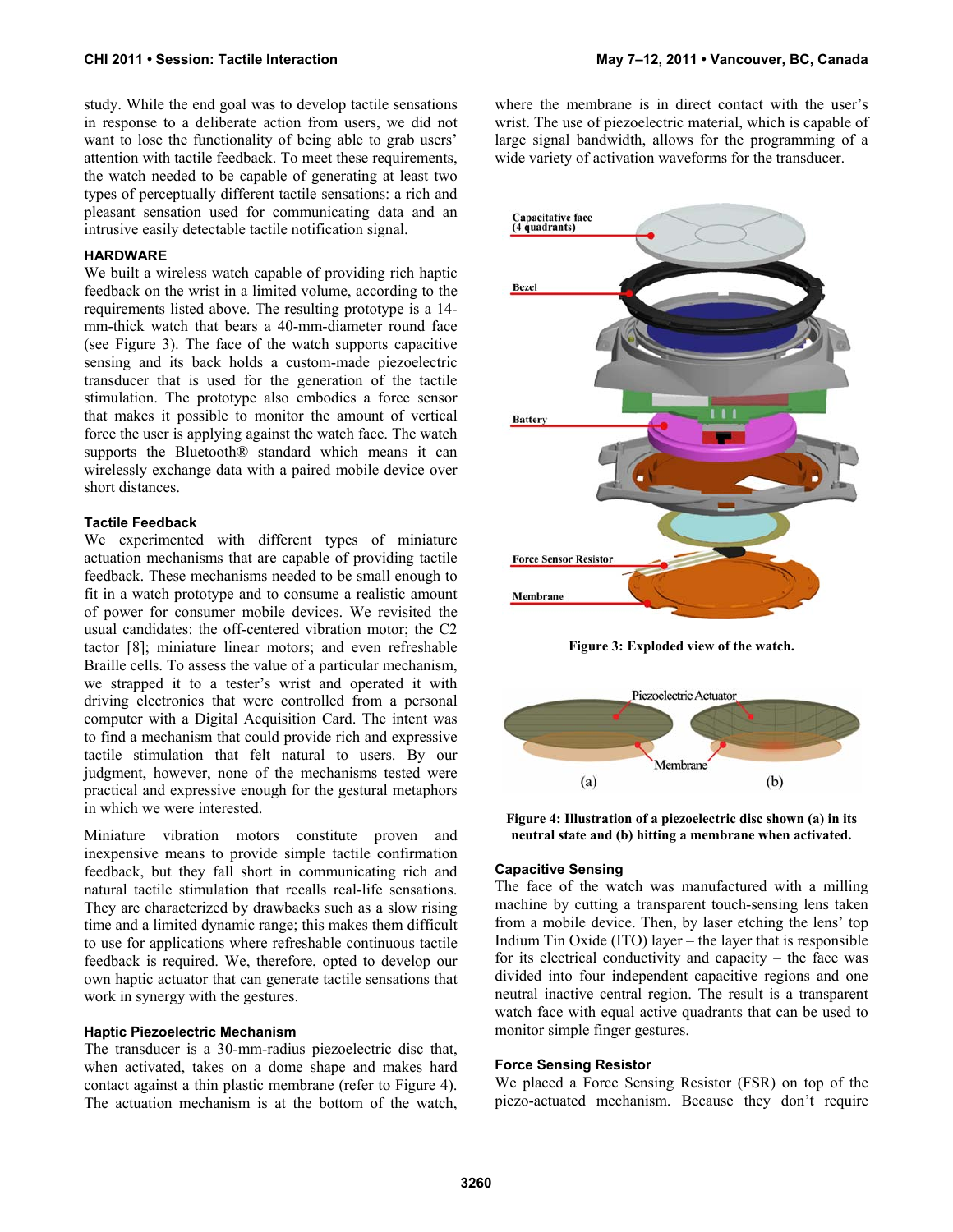much power to operate and are relatively thin, FSRs make for a practical and inexpensive input interface. On the downside, FSRs tend to return values that drift with time, so they need to be calibrated on a regular basis.

## **Rotating Bezel**

Our design intent was to take advantage of the natural coupling that exists between sensory functions and motor functions. Figure 5 shows a mechanism developed to exploit muscle memory. It consists of a rotating bezel that can be set to any of 5 discrete positions around the watch face. An array of Hall-effect sensors inside the watch follows the configuration of five miniature magnets inside the bezel, providing a way to monitor the bezel position electronically. When the bezel clicks into one of the five positions, a mechanical detent is felt.



**Figure 5: Bezel mechanism (a) with magnets shown. (b) When the tactile landmark (orange) on the bezel is aligned with one of the five mode indicators (blue), the bezel clicks into place.**

## **Electronics**

All electronics are embedded within the watch, which runs a PIC24FJ64GA002 microcontroller from Microchip® as the main processing unit. A PSoC® controller (CY8C21434-24LFXI) from Cypress Semiconductor Corporation takes care of capturing and integrating the capacitive touch data from the watch face. An isolated flyback power supply and an optical-isolator provide the means to control the piezoelectric disc at the high operating voltage (160 V) that it requires. Activation waveforms are generated through a charge and discharge cycle that is modulated via Pulse Width Modulation (PWM). A cylindrical rechargeable Li-ion battery with a nominal capacity over 300 mAh provides power for over 10 hours. The watch also bears a Bluetooth® Module from Roving Networks Inc. (RN-41) that allows it to communicate wirelessly with a BlackBerry® device.

## **VIBROTACTILE NOTIFICATIONS**

Delivering the tactile stimuli on a wearable wrist peripheral offers multiple potential benefits. For one, certain users are not in constant physical contact with their mobile device, making them prone to miss a vibrotactile notification. A stimulus emanating from a watch is likely to be missed less often because the watch is unlikely to leave the user's wrist during the day. Also, stimulating two different body sites in order to communicate more detailed information is possible

by adding a second dimension to the notification. For any such case, however, the notifications generated by the watch must be recognized by the user with high levels of accuracy in order to provide added value.

## **Reactive Gesture Experiment**

We conducted a targeted experiment to gain insight on the feasibility of using the watch in a reactive interaction with the user. The objective of the experiment was to ensure the stimulus would be detected in a typical office environment, and to have the user interact with the peripheral in response to that stimulus.

#### *Procedure*

Eight volunteers (4 males and 4 females) were recruited for this study. All were right-handed and ranged in age between 22 and 42 years old (mean 30). They all wore the watch on the left hand. Participants were handed the watch and were asked to wear it for a period of 2 hours, carrying out their usual work tasks, and acknowledging any vibration felt on the wrist. Participants acknowledged a notification by covering the watch face with their hand.

Over the 2-hour period, the watch generated 20 notifications, separated by random intervals between 1 and 17 minutes. Four different types of notifications were used, each a sequence of very fast vibration (at a rate of 97.7 cycles/sec) differing in the number of cycles generated. The four cycle counts of 25 cycles, 75 cycles, 125 cycles and 175 cycles corresponded to stimulus lengths of 256 ms, 768 ms, 1280 ms and 1792 ms respectively. The 20 notifications, 5 of each type, were presented in pseudorandom order. Comments from the participants were collected once the experiment was over.

## *Results*

Results are shown in Figure 6. Half of the participants acknowledged all of the notifications to which they were exposed (20/20). The remaining 4 missed a total of 5 notifications (3 for the 768-ms stimulus length, 1 for the 256-ms stimulus, and 1 for 1280-ms stimulus). This means that 97% of all notifications were detected. All participants were very confident that they hadn't missed more than a single notification; two had at least one false positive.



*Discussion*  **Figure 6: Results from the reactive gesture experiment.** 

A few participants commented that the long vibrating alerts could be irritating. This is in accordance with our findings and has also been reported by others [10]. Because all but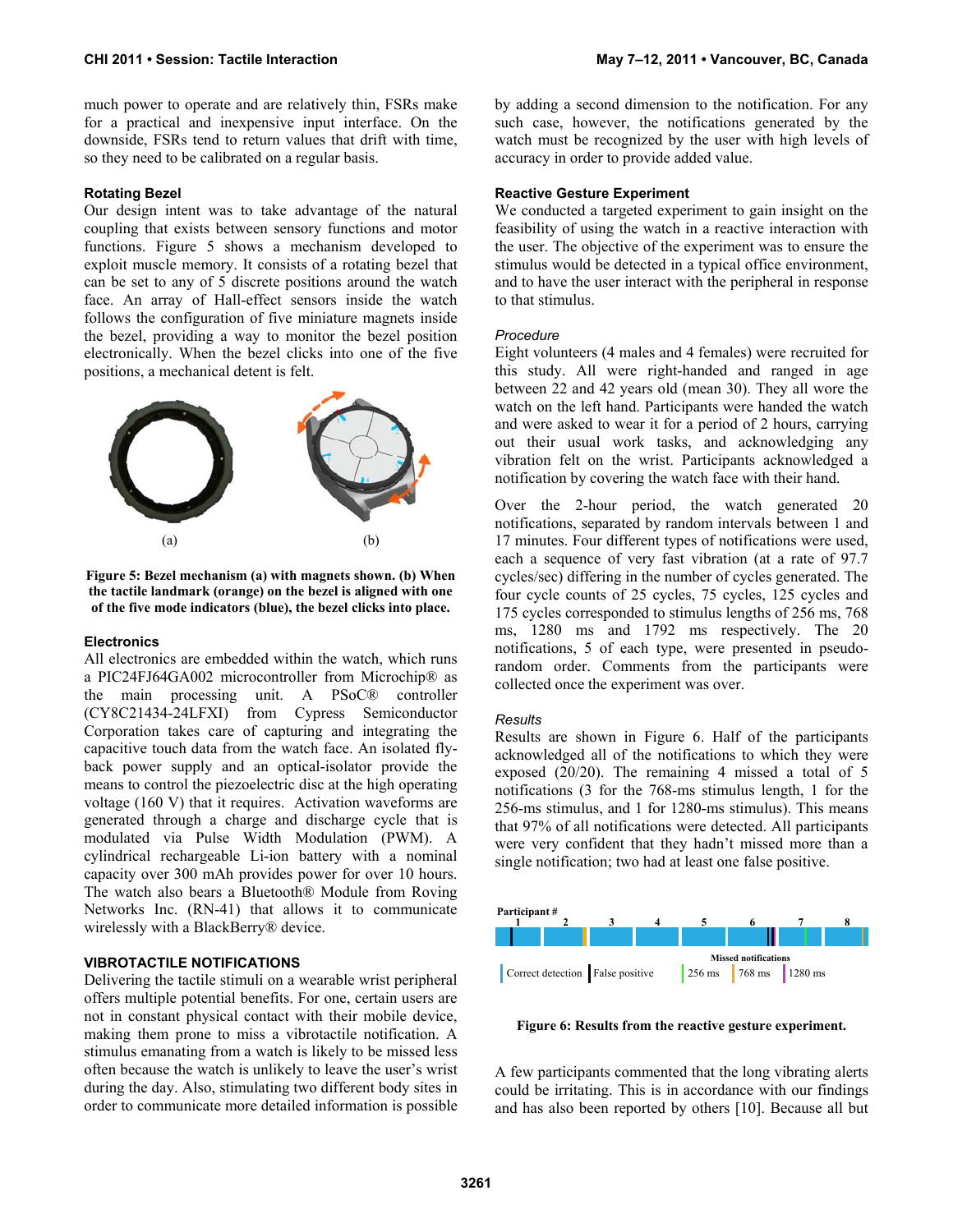one of the 256-ms notifications were detected, we conclude that there isn't any significant performance decline in detection rates, or reaction effectiveness, for the shortest stimulus tested. A shorter stimulus length offers the benefit of reduced power consumption without significantly affecting the rate of detection.

## **QUERY INTERACTION**

The reactive gesture experiment had users interacting with the peripheral in response to an external trigger and the gestural acknowledgement of a notification provided the user with some control. To demonstrate the capabilities of the watch as a platform that gives users even more control, we also designed an eyes-free gesture that makes it possible for users to feel numerical information through a query interaction.



**Figure 7: Example of a typical notification banner.** 

#### **Problem Statement**

Figure 7 illustrates an example of a notification banner found on the home screen of most commercially-available mobile devices. While they vary in their detailed implementation, these banners typically display miniature icons that provide valuable and easily accessible information about the state of the device. Information such as the presence of unread messages, missed calls, calendar notifications, and wireless connectivity is typically displayed this way. Numerical data, such as the number of new notifications or the remaining battery life is also often presented. Notification banners provide a useful interface to users for keeping track of the level of activity on their device. However, acquiring this information remains a multi-step and time-consuming operation because the device usually first needs to be pulled out from a holster or purse. Often a key press is also required to light up the screen that has automatically been turned off to conserve power. We set out to design an eyes-free query interaction that is less disruptive in nature.

#### **Gesture Design Objectives**

Generally speaking, we adhered to key principles for designing ambient haptics [16]. However, we designed our interaction for deliberate user action rather than having the movement between the periphery to the center of attention dictated by context. In that sense, our design intent was to construct physical metaphors for which continuous haptic feedback is mediated by user control [24]. We set the goal of designing for a gesture that is barely noticeable by an interlocutor with whom the user is engaged in conversation. This means that the entire communication, from the input gesture to the tactile response to the user, needs to take place quickly (less than 5 seconds), without requiring too much cognitive effort from the user.

## **Cover-and-Hold Gesture**

The resulting query gesture is initiated by covering the watch face with the palm of the opposite hand. The watch responds by emitting a sequence of tactile pulses where each pulse represents a discrete element of a whole value that the watch is communicating. For example, each pulse can correspond to a single unread email present in an inbox.

We designed the metaphor to keep users in continuous, active control of this information exchange. As soon as the palm breaks contact with the watch face, the tactile feedback is terminated. Users are not forced to receive or feel any unsent pulses; they can break communication with their device at any time.



#### **Figure 8: Voltage waveform applied to the piezoelectric disc to generate a single pulse.**

Figure 8 shows the voltage waveform applied to the piezoelectric disc, which makes hard contact with the membrane. This generates a distinct beat on the user's wrist under the watch and results in a localized sensation that users often compare to a strong heartbeat pulse.

Preliminary tests with this cover-and-hold query gesture demonstrated that these tactile sensations are easily detectable by the user. Contact between the haptic actuator and the skin is improved when users are pressing down on the watch, and the sensation is felt at two body locations the wrist and the palm - rather than a single one, making the pulse easy to sense by the watch wearer. Moreover, the gesture does not require finger movement, and thus is discreet by nature and much less likely to attract attention.

## **Query Gesture Experiment**

We conducted an experiment to determine if the user could reliably obtain detailed numerical data from the peripheral with the query gesture. The intention was to evaluate a fully user-controlled gesture interaction, and also to determine the relationship between reading accuracy and delivery rate of the pulses.

## *Procedure*

Twelve participants (7 males and 5 females) were recruited for this study. They ranged in age between 22 and 53 years old (mean 31.5). All but one were right-handed. They made queries with their preferred hand and therefore wore the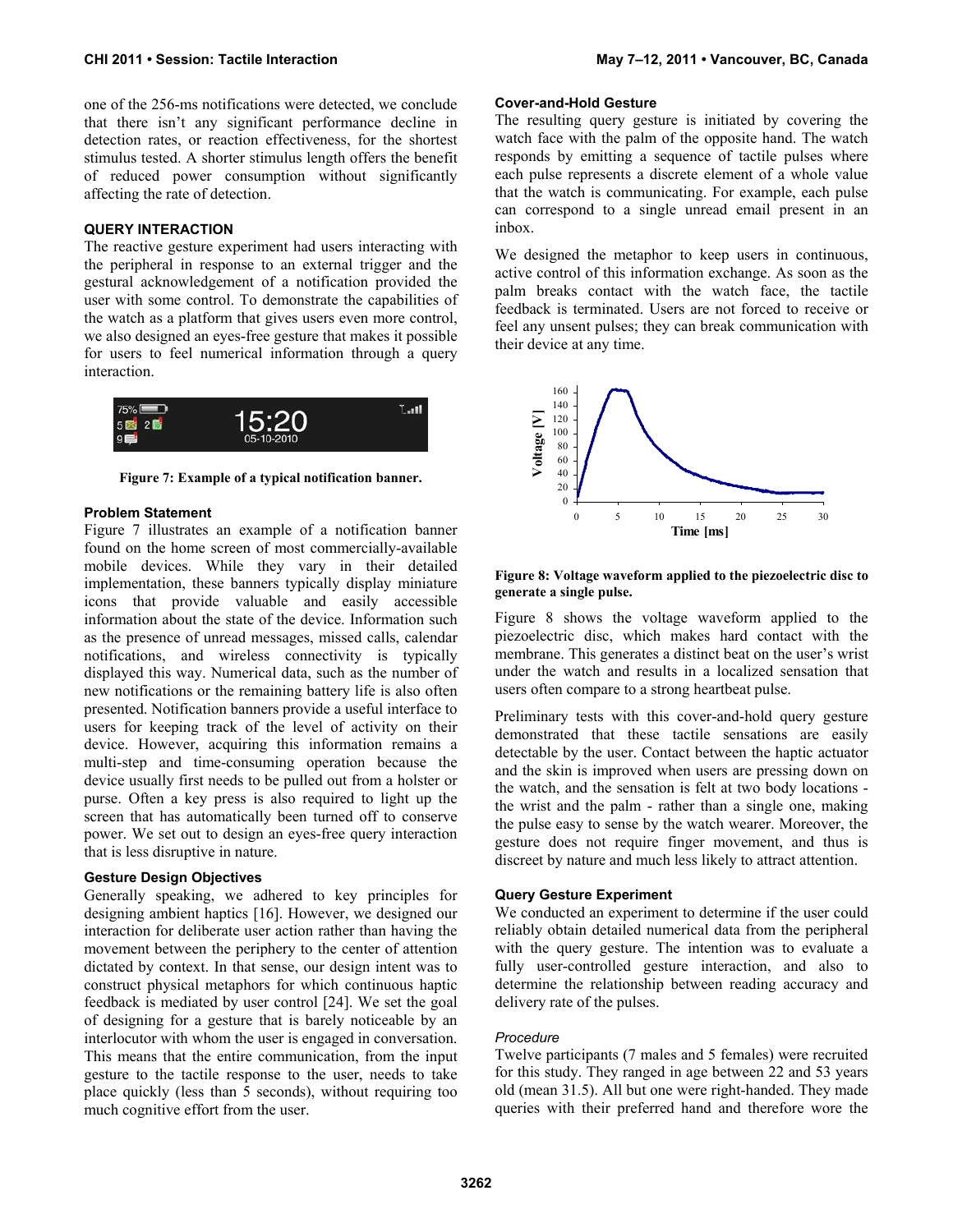watch on their other hand. Participants were first given a short instructional session to familiarize themselves with the device and its haptic capabilities. The study was conducted in a realistic environment with the examiner meeting the participants in their respective work cubicles or offices rather than in a usability laboratory. While participants were never interrupted directly, ambient noise (e.g., telephones ringing, people walking by,) was a desired and integral part of the experiment.

#### *Task*

Participants were instructed to cover the watch with their free hand, count the number of pulses and report this number by typing it in a spreadsheet. The experiment was divided into four series of 20 trials each, and lasted approximately 30 minutes. Four pulse delivery rates were used (9.1 pulses/s, 4.8 pulses/s, 2.8 pulses/s and 1.6 pulses/s), with the rate kept constant for an entire series. Each trial within a series delivered a number of pulses that ranged between 1 and 9, or a very rapid sequence of pulses representing the digit zero. In order to distinguish an absence of pulse from a gesture not registered properly by the device, it was necessary to display a stimulus for the digit zero. Zero was represented by a 27-Hz vibration with 360-ms duration. During the short instructional session that preceded the experiment, all four delivery rates were demonstrated for the participants, as well as the sequence of pulses representing zero. The four series took place in pseudo-random order. Each series had every digit (0-9) shown twice, also in pseudo-random order, for a total of 80 trials per participant. After each series, participants were asked to rate from 0 to 10 their confidence level in accuracy for the entire series.

#### *Results*

Table 2-5 show confusion matrices for all four delivery rates. Overall accuracy was 73.6%, with most errors made at the fastest delivery rate. Repeated-measures ANOVA analysis using the Bonferroni method for controlling Type 1 error rates for multiple comparison, shows significant difference between the 4 delivery rates for accuracy  $(F(3,33)=96.634, p<0.01)$ , error  $(F(3,33)=21.484, p<0.01)$ , and maximum error  $(F(3, 33)=25.672, p<0.01)$ . Post-hoc Bonferroni-corrected pairwise comparisons provide additional insight as to where these significant differences lie. These are summarized in Table 6.

Mean error, that we define as the mean of the absolute nonzero differences between the number of pulses displayed and reported, seems to increase linearly as a function of rate, though only the differences between the fastest delivery rate (9.1 Pulses/s) and the two slowest delivery rates (2.8 and 1.6 Pulses/s) were statistically significant. Maximum error reached 3.67 at the fastest delivery rate. Figure 9 shows cumulative accuracies for the delivery rates. In each case, accuracy rates remain over 80% for digits 0 to 3 but start dropping rapidly thereafter.

**1 23 1 2 24 1 3 4 20 4 6 18 5 8 14 1 1 6 1 1 8 14 7 2 9 11 2 8 2 4 5 12 1 9 1 3 8 12**



**(σ: 6.2%)**





**0 23 1**

**response**



**Table 4:Confusion matrix (2.8 pulses/s). Accuracy 92.9% (σ: 9.4%)** 

**Table 5: Confusion matrix (1.6 pulses/s). Accuracy 97.5% (σ: 3.4%)**

| [pulses\s] | accuracy<br>[%] | mean error<br>[pulses] | max error<br>[pulses] |
|------------|-----------------|------------------------|-----------------------|
| 9.1        | 33.3            | 1.98                   | 3.67                  |
| 4.8        | 71.3            | 1.13                   | 1.83                  |
| 2.8        | Я<br>$\sim$     | 0.53                   | J.92                  |
| 1.6        |                 |                        |                       |

**Table 6: Post-hoc Bonferroni-corrected pairwise comparisons. Statistically significant differences are linked (p<0.01).** 



**Figure 9: Cumulative percentage of correct answers in function of the number of pulses for all 4 delivery rates.** 

#### *Discussion*

The results show that delivery rate influences the ability for participants to accurately count the number of pulses displayed; participants' responses were less accurate when higher rates were delivered. It is interesting to note that participants tend to underestimate the number of pulses. The majority of errors made by participants were underestimates (93.7%), an effect even more pronounced at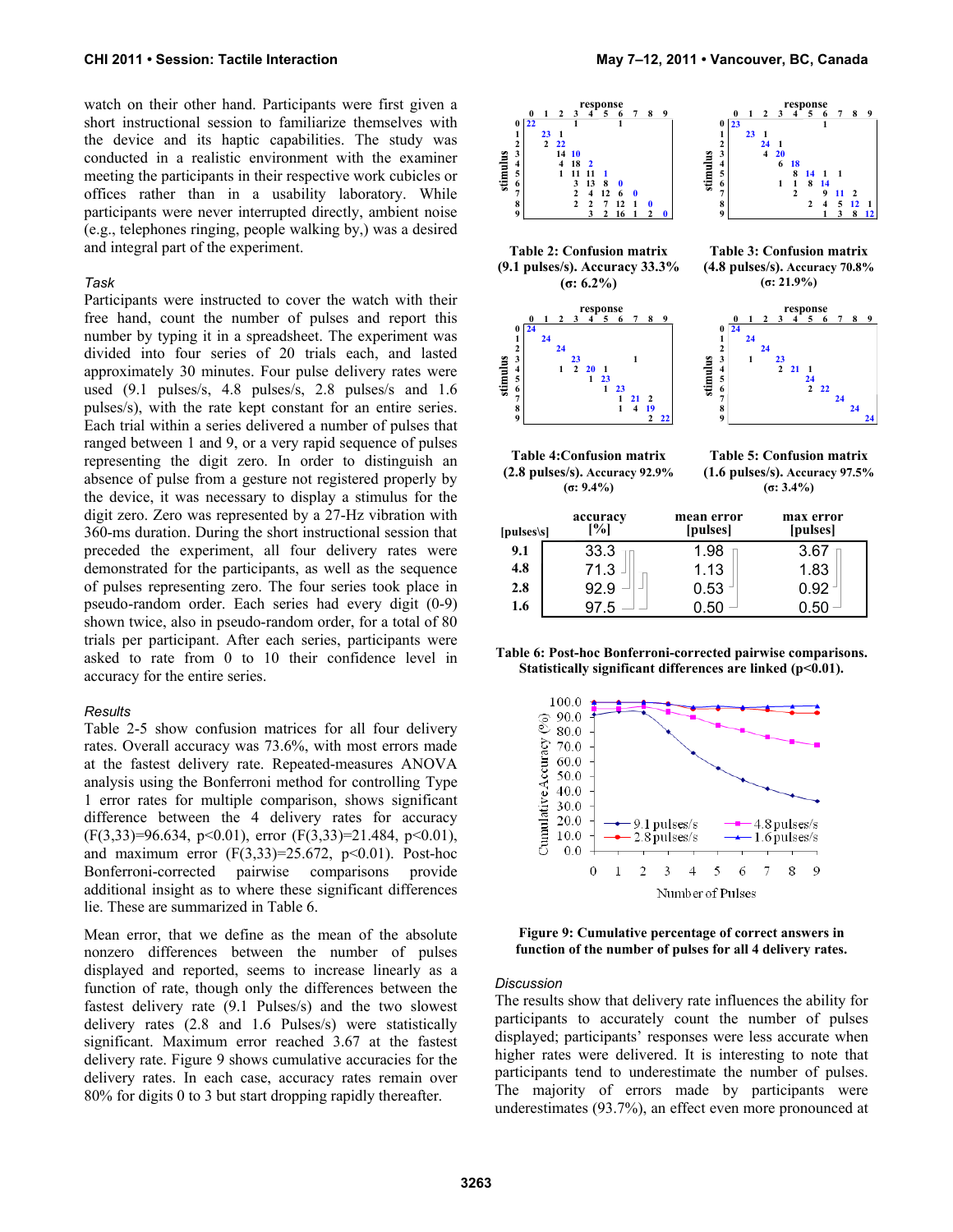faster delivery rates. Such a bias towards underestimating the number of tactile signals displayed, especially for a large numerosity, has also been observed by others, though for different types of tactile stimuli [14,21]. This is an undesired effect, particularly when taken in the context of a query interaction, but results suggest that it can be minimized by slowing down the delivery rate when a large number of pulses are presented.

The digit zero, which was represented by a distinct highfrequency vibration rather than a sequence of discrete pulses, was identified with 96.9% accuracy. This provides partial evidence of the expressive capabilities of the tactile actuator and suggests that the actuator can generate many more perceptually differentiable tactile stimuli.

Results show that using a delivery rate faster than 4.8 pulses/s for the query interaction would generate a large number of errors for digits over 3. At the end of the study, participants were asked which of the delivery rates they would find more useful if the number of pulses delivered represented unread emails in their inbox. A large majority of participants (10/12) reported that they found the 2.8 pulses/s-delivery rate to be the most appropriate and all found the slowest delivery rate to be too slow. However, many participants also pointed out that there are many reallife situations for which they would only be interested in getting a sense for how busy their inbox is rather than trying to get an exact email count number. In these situations, a fast delivery rate of about 9 pulses/s would be valuable, as it would provide this information quickly.

A Pearson correlation analysis shows a positive correlation between accuracy levels and reported confidence levels  $(r=0.776, n=48, p<0.01)$ . This implies that participants are good at judging how accurately they can count the number of pulses. Taken together with the observation that a faster rate would be useful in certain contexts, these results suggest that the query interaction should provide more user control flexibility than what is available with a single pulse delivery rate. In light of this, we adjusted the control metaphor to support multiple levels of delivery rates.

## **REDESIGN OF THE CONTROL METAPHOR**

We modified the control metaphor to take advantage of the human capability to precisely modulate pressure [22]. The FSR present in the watch provided the means for force input. The new control metaphor allows users to modulate the pulse delivery rate by exerting force on the watch face. A higher force increases the frequency at which the tactile pulses are generated, and a lower force decreases the frequency. The choice of the delivery rates supported for this relationship was informed by the results of the query gesture experiment. Ideally, and in its purest form, the delivery rate would be directly proportional to the force applied. However, because they are largely dependent on environmental conditions, FSRs can be difficult to calibrate, and the force values they return can drift with

time. In addition, different users will fasten their watch on their wrist at different resting forces, which cannot be accommodated for in design. To solve these problems, the watch supports only 2 delivery rates, and the initial force recorded when the watch face is first touched is always used as a reference. When the user first presses on the watch, the force exerted is recorded and the delivery rate is always the slowest by default (3 pulses/s). To accelerate the delivery of the sequence of pulses to the faster speed of 9 pulses/s, users need to press 1.5 times harder than the initial reference value recorded. This method avoids the need for calibration of the FSR and provides users with means to modulate the pulse rate independently of any absolute reading from the FSR.



#### **Figure 10: An inverted pyramid as a model for providing users with maximum control and flexibility. Users can make the delivery of tactile pulses stop when desired by removing their hand from the watch face.**

## *Information Granularity*

The modified control metaphor provides users with information that is encoded with hierarchical levels of granularity, accessible through deliberate user effort. The model is one of an inverted pyramid where the information is presented to users in descending order of importance, and increasing order of required user cognitive effort (see Figure 10). The gesture lets users decide how much cognitive effort they want to allocate to the interaction, with the amount of information they get in return being proportional to that investment. For instance, briefly touching the watch face tells them whether or not there are any new unread emails present. However, explicitly counting the number of pulses provides them with an exact count. The latter operation is far more demanding cognitively than the former, but provides more detailed information. The new control metaphor offers another potential benefit: because users can modulate the pulse delivery rate with the amount of force they exert, novice and expert users alike are given the means to conduct the query interaction at a speed that is appropriate for them.

## **QUALITATIVE VALIDATION**

In order to qualitatively evaluate the added value of using the haptic watch in a realistic mobile environment, we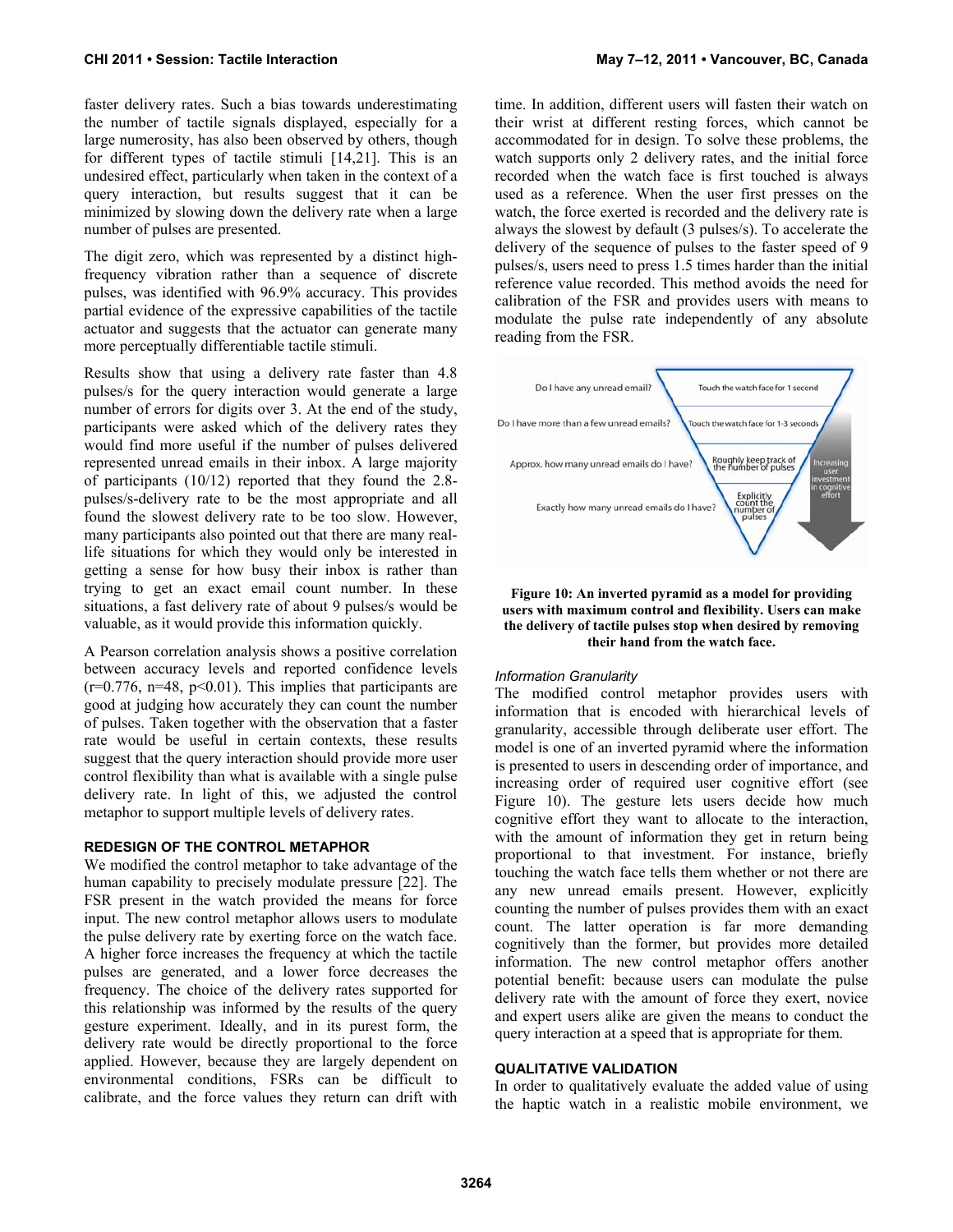handed the watch to a small number of participants. The watch was linked to a mobile device and programmed to provide the user with information about their e-mail inbox. The redesigned query metaphor described above was used to inform the user of the unread count, and the notification functionality was enabled to alert them of new incoming messages. Participants were not given any specific instruction other than a short explanation on how to perform the query gesture. They were free to interact with the watch to check the level of inbox activity at their discretion. No data was collected other than their comments on their experience of using the prototype.

All participants found the gesture to be very intuitive. Some users, however, reported that they had, at times, instinctively carried out the gesture over the sleeve of their shirt; this operation fails because the capacitive touch sensor cannot be activated through fabric. This identifies a limitation of our implementation, but it was not found to affect the overall experience; participants quickly realized the source of the problem.

All participants spontaneously commented that the tactile feedback was unique and pleasant. They considered it far more natural than the stimulation generated by a vibration motor, with the exception of one participant who found the tactile feedback to be "slightly irritating" because it reminded him of the pulse of his own heart beat, something with which he wasn't very comfortable.

One participant who had used the device in his closed office commented that the noise made by the actuator hitting the membrane could be perceived in a quiet environment. None of the other participants, who mostly tried the device in their working cubicles, mentioned the faint noise to be a problem, most likely because they never noticed it.

Two participants reported attempting, as a challenge, to count the number of emails in their inbox while carrying a face-to-face conversation with a colleague. Details on whether they were successful or not in counting the exact numbers of emails were not provided but their attempts illustrate how such a scenario is not unrealistic.

All participants reported that they appreciated the convenience of having a smart accessory that is easily accessible. This seemed to be particularly true of a female power user who typically gets in excess of 50 emails a day and does not like to carry her device in a holster or pocket.

Some participants commented that they would have liked the notification feature to be disabled. They appreciated the freedom to query their device at their leisure, and found the nature of the notification feature conflicted with this philosophy. One commented that disabling the notifications would allow him to "regain partial control over his inbox". This illustrates the value to the user of interactions that grant them more control.

One participant, who was handed the watch for an extended period of time, mentioned he would have welcomed a third level of force input that would deliver tactile pulses faster, allowing more control over the delivery rate. This suggests that the combination of the watch and the interaction could support different levels of expertise. It also hints at the fact that the rate of the tactile signal could also be used directly as an effective encoding scheme to communicate information that is not numerical [23].

# **CONCLUSION AND FUTURE WORK**

We have built a haptic-enabled wristwatch to support eyesfree communication with a mobile device. The watch makes use of a custom-made haptic actuator that is capable of rich tactile feedback.

Wearable and mobile interactions that are tactile-enabled extend over a continuum defined by how much control the users have. At one extreme, users are at the mercy of disruptive tactile alerts over which they have no immediate control. Tactile notifications, however, do play a valuable role in eyes-free mobile communication, since it is frequently crucial to be able to grab a user's attention. We conducted an experiment to validate that users could register the tactile notifications generated by the novel actuation mechanism. Results showed a high registration rate of 97%. We also ensured that the interaction was not entirely passive in nature; participants had reactive control over the notification, enabling them to acknowledge and mute it with a simple gesture upon delivery.

The other end of the continuum is populated with gestures that are supported by tactile feedback. In this space, users have more control over when and how the tactile interaction will take place. We introduced a query gesture that makes it possible to acquire numerical data tactually. A user experiment was conducted in realistic work office environment to evaluate the feasibility of the proposed query interactions and to uncover the best possible parameters to reduce it to practice. It was found that a delivery rate of around 3 pulses/s offers the best compromise between identification accuracy (93%) and overall duration. Nevertheless, participants commented that a faster delivery rate of around 9 pulses/s would still be useful when they only wanted to get a sense the inbox's activity level. This triggered a redesign of the interaction to support force control as a means to shift between two delivery rates (3 and 9 pulses/s).

Users were handed out the watch to use in a work environment; they commented positively. The new gesture metaphor granted them continuous control and provided them with the means to dynamically modify the parameters of the interaction as it was occurring. This work suggests how to design for eyes-free tactile interactions that take place with a wearable accessory. It is part of a larger effort to develop ways to communicate with mobile devices without the visual channel and, therefore, create